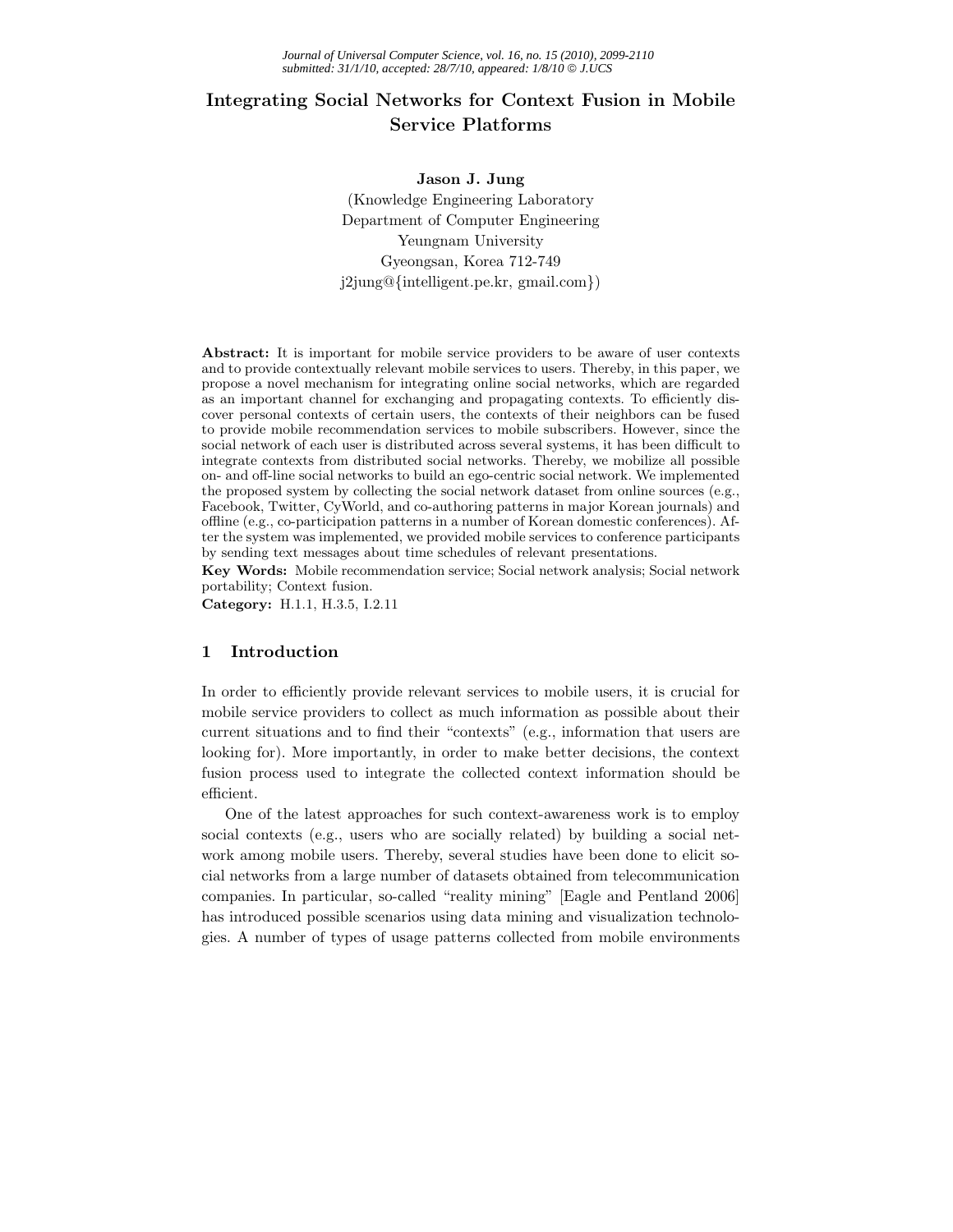have been analyzed to figure out the social relationships between two arbitrary users. Particularly, in our previous work [Jung et al. 2009;Jung 2009a], we have proposed an interactive approach to discover social networks between users.



**Figure 1:** Isolation of social networks

However, there are two main drawbacks on exploiting data mining tools to discover the social networks and to provide mobile users with only restricted services.

- **Privacy issues** The first problem is the difficulty of protecting user privacy. Even when users allowed the company to use their data, we could not establish whether the social networks discovered by the data mining tools were correct or not.
- **Isolation of social networks** The second problem, which is even more serious, is that the discovered social network is isolated (or fragmented). In practice, telecommunication companies have never tried to share their subscriber data with others. Thus, the real dataset we obtained from a given company can reflect only a subset of the social networks we are seeking. As shown in Fig. 1, even though Jason is Anne's close colleague, the social context cannot be propagated between them.

In order to solve these problems, we focus on importing social networks which already exist in other systems, instead of discovering social networks by using data mining tools.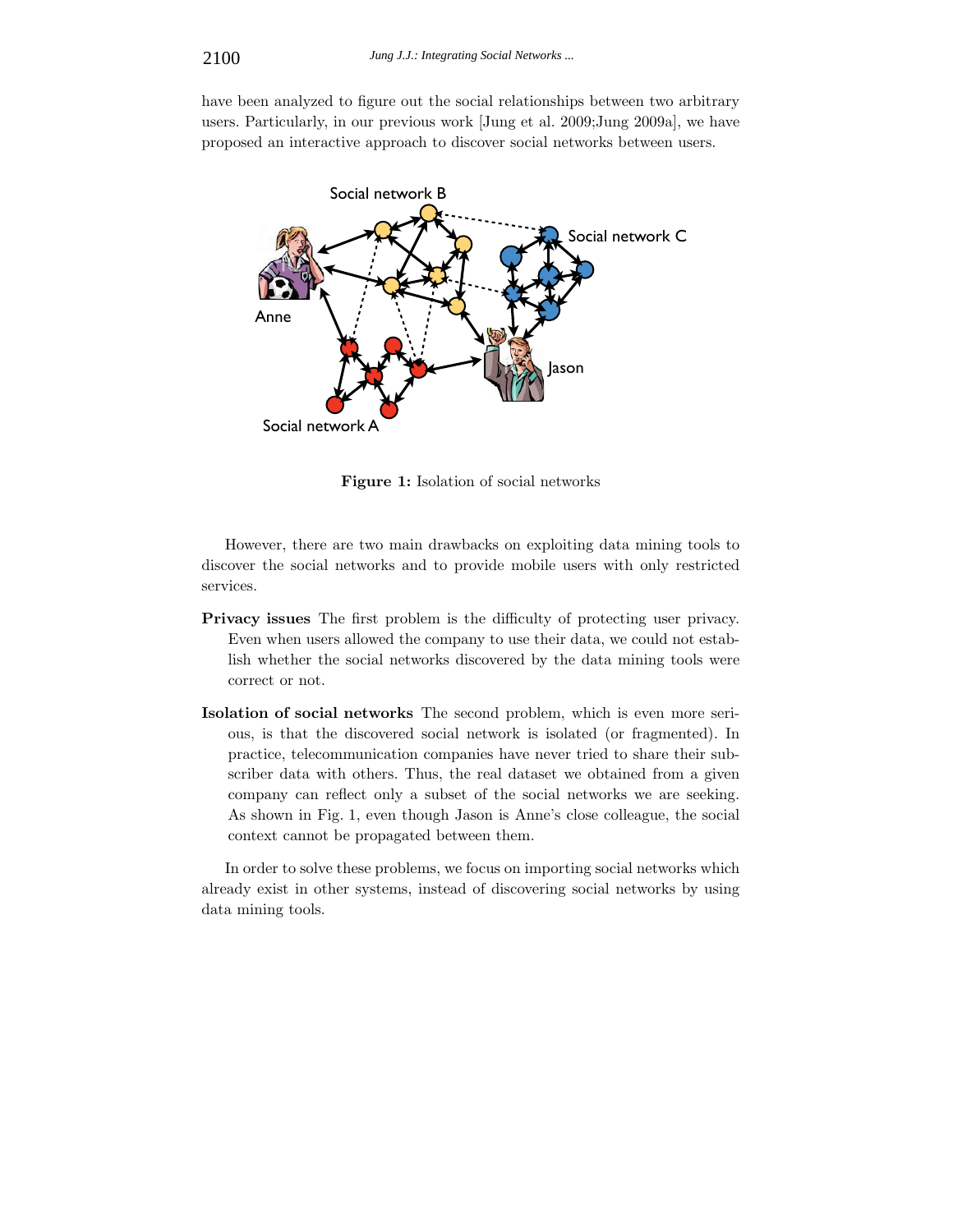**Definition 1 (Social network).** A social network *SN* is given by

$$
SN = \langle U, N \rangle \tag{1}
$$

where *U* is a set of users in the social network, and  $N \subseteq U \times U$  indicates social links between users.

Thus, we expect that the chances of discovering a social network between people using different telecommunication companies will be increased. We previously mentioned that all possible contexts should be fused, as shown in Fig. 1, so social networks imported from other systems should be efficiently integrated. We refer to this process as *mobilization* of social networks. Therefore, for each user, an *ego-centric* social network has been constructed for the purpose of efficient service provision.

**Definition 2 (An ego-centric social network).** In this paper, an ego-centric social network of user *u* can be simply given by

$$
SN_{u}^{\tilde{\epsilon}} = \{SN_{i}|u \in SN_{i}\}.
$$
 (2)

It indicates the power set of social networks the user participates in. There should be a method of user identification to establish whether neighbors (i.e., *u'* and  $u''$ ) in different social networks are identical (i.e.,  $u, u' \in SN_i$ ,  $u, u'' \in SN_j$ ). In this work, we did this manually.

There are a number of possible means to provide mobile services, depending on the strategies and marketing policies of the businesses (e.g., advertisements). In this paper, we show some personalized mobile services based on context matching between users.

The outline of this paper is as follows. In the following Sect. 2, we address an ontology-based context fusion method for heterogeneous contexts extracted from multiple social networks. Sect. 3 shows how to generate recommendations for each user as a mobile service. Also, possible scenarios for the recommendation services are presented. In Sect. 4 and Sect. 5, we presented a case study we conducted for local conferences, and the implications of the case study, respectively. Finally, we draw our conclusions in Sect. 6.

# **2 Ontology-based context fusion**

In this section, we address a context fusion method to integrate contextual evidence that we have collected from social networks. However, a social network has inherently different semantics from other types of network. Such semantic heterogeneity includes not only linguistic differences (e.g., between 'reference' and 'bibliography') but also mismatching between conceptual structures. To deal with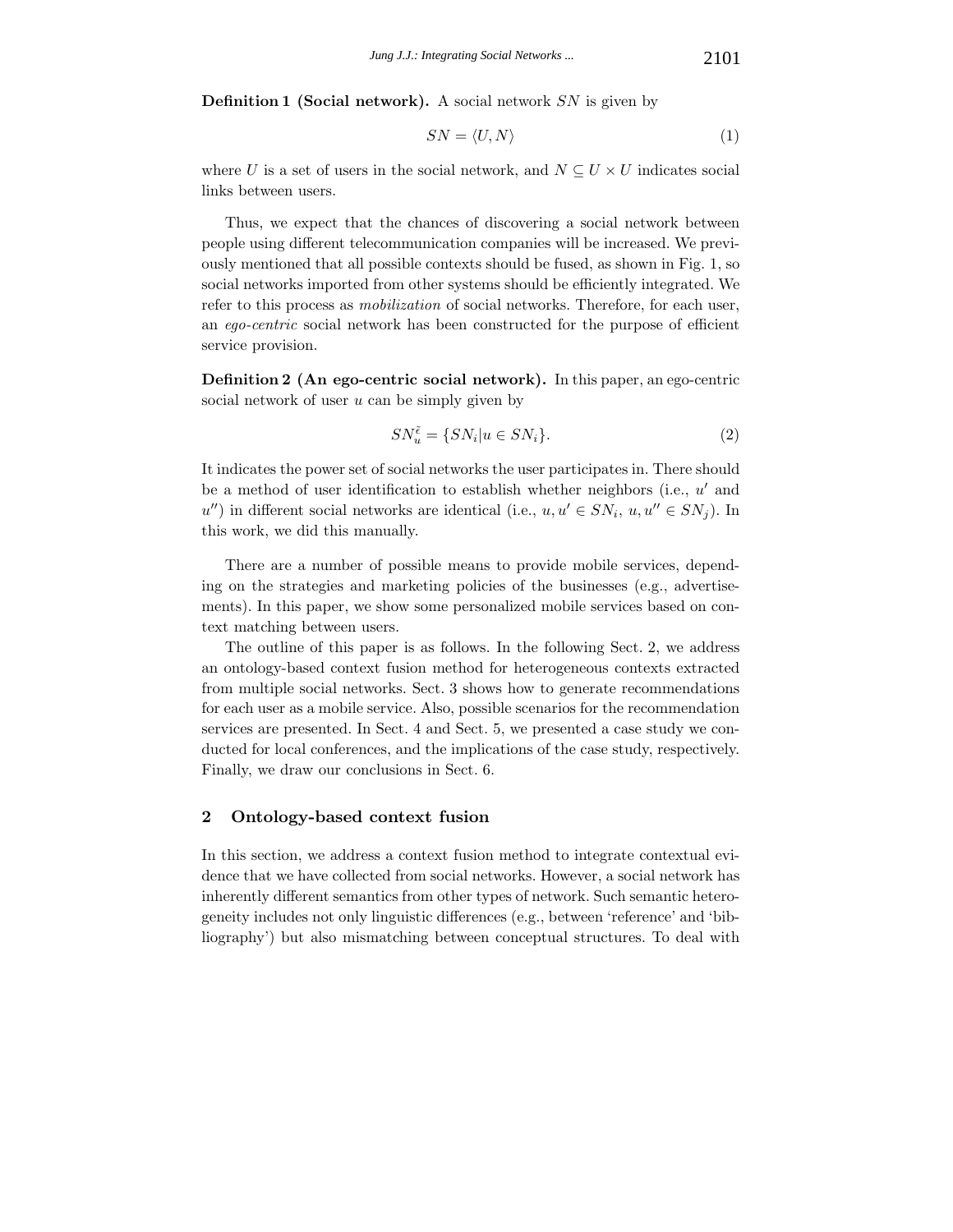these problems, we exploit ontologies from multiple social networks, and more importantly, semantic correspondences obtained by ontology matching methods.

**Definition 3 (Ontology).** An ontology of a social network *SN* can be simplified as

$$
\mathcal{O}_{SN} = \langle \mathcal{C}, \mathcal{P}, \mathcal{I}, \mathcal{R}_{\mathcal{C}}, \mathcal{R}_{\mathcal{P}} \rangle \tag{3}
$$

where  $\mathcal{C}, \mathcal{P},$  and  $\mathcal{I}$  are the sets of concepts, properties, and instances contained in *SN*, respectively. Also,  $\mathcal{R}_{\mathcal{C}} \subseteq \mathcal{C} \times \mathcal{C}$ , and  $\mathcal{R}_{\mathcal{P}} \subseteq \mathcal{P} \times \mathcal{P}$ .

For example, in our previous work [Jung 2008b;Jung et al. 2009], a Social Network Ontology (SNO) has been constructed for representing family relationships (e.g., 'isFatherOf', 'isMotherOf', and so on). Recently, various studies about SNO have been investigated (e.g., [Alani et al. 2009;Erétéo et al. 2009]).

More importantly, the semantics extracted from social networks have already been exploited in many other domains. For example, the  $DBLP<sup>1</sup>$  ontology<sup>2</sup> is an ontology for an online bibliographic database system. At this point, we can extract various social relationships (e.g., 'coauthor'), which are not interoperable with SNO from LinkedIn, as shown in Fig. 2.



Figure 2: Heterogeneous social network ontologies;  $SN_{\text{DBLP}} = \{D, E, F, Jason\}$ and  $SN_{\text{LinkedIn}} = \{A, B, C, Jason\}$ 

In order to solve this semantic heterogeneity problem, we can apply various ontology matching facilities<sup>3</sup>. In practice, such ontologies are already written

 $\frac{1}{2}$  http://dblp.uni-trier.de/<br> $\frac{2}{3}$  http://swat.cse.lehigh.edu/resources/onto/dblp.owl<br> $\frac{3}{3}$  Ontology matching is not the main contribution of this work. We suggest to refer to [Euzenat and Shvaiko 2007] for more explanation about it.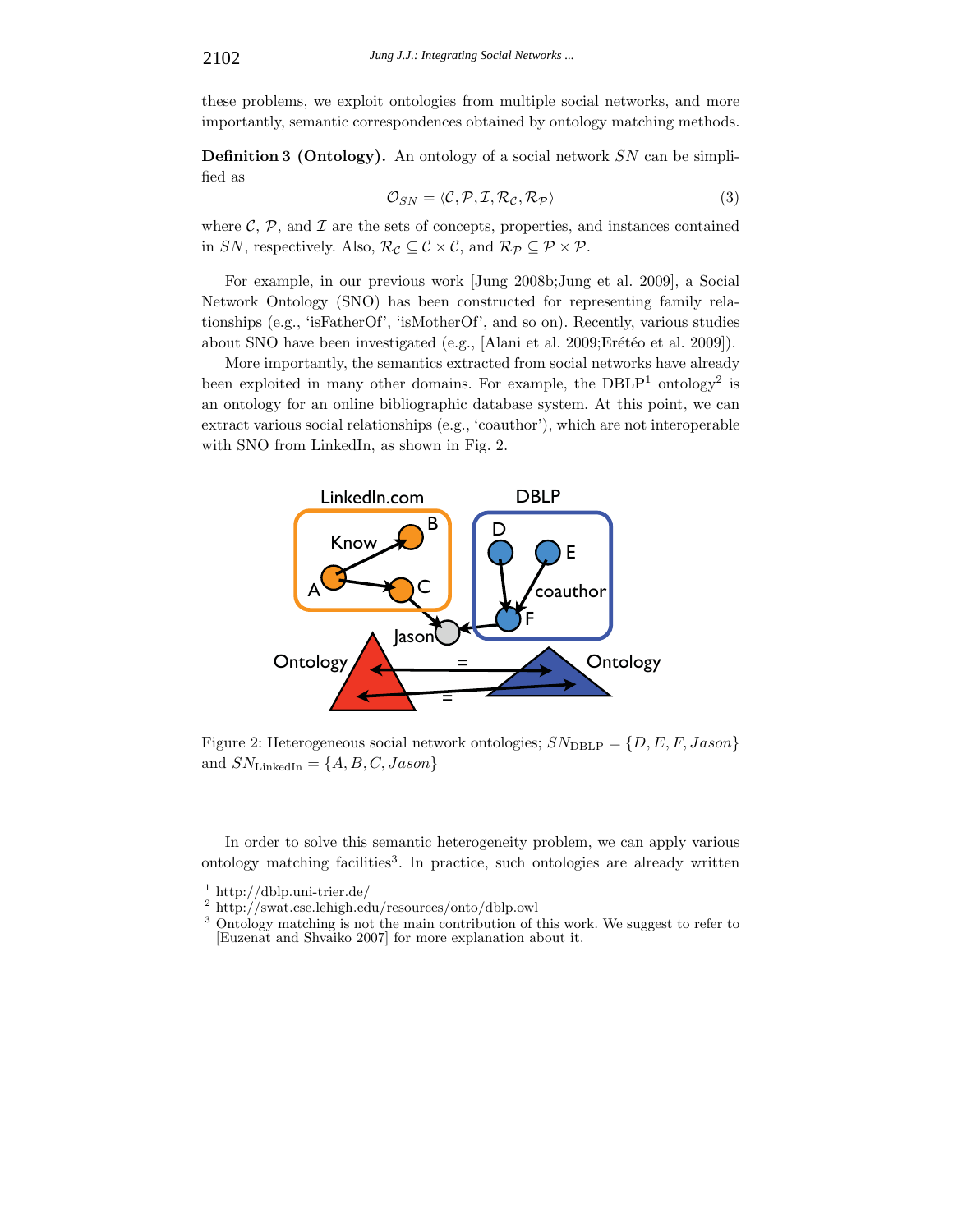in OWL4. After performing the ontology matching process using software tools [Euzenat and Shvaiko 2007;Jung 2008a], we obtain a set of semantic correspondences between ontology entities (denoted as *CORR*). For example, in Fig. 2, "DBLP:coauthor  $\sqsubseteq$  LinkedIn:Know" which refers to the concept "coauthor" in the ontology "DBLP" is a subconcept of the concept "Know" in the ontology "LinkedIn".

We need to take into account how to represent user contexts and how to propagate these contexts along the links in other social networks. To date, many kinds of definitions for these contexts have been proposed [Dey 2001]. User contexts are considered as both personal contexts (e.g., user preferences and interests) and environmental contexts (e.g., temperature and so on). In this study, we focus on the following contexts, i.e., research topics  $(CTX^{\mathcal{T}})$  and current location  $(CTX^{\mathcal{L}}).$ 

Additionally, we claim that these contexts can be propagated to other users along social networks. Thus, social networks among users can serve as a channel for sharing context information with other users.

**Definition 4 (Social context).** Given a user *u*, a social context can be represented as a set of properties and their scores

$$
CTX_{u\to u'}^S = \{ \langle p_i, scr_i \rangle | p_i \in \mathcal{O}_{SN_i}, SN_i \in SN_u^{\tilde{\epsilon}} \}
$$
(4)

where  $\mathcal{O}_{SN_i}$  is the SNO in the corresponding user's ego-centric network  $SN_{\tilde{u}}^{\tilde{\epsilon}}$ . The score  $scr_i \in \{0,1\}$ . Even though there is no direct link between two users, the social context can be efficiently aggregated along the shortest path between users by ontological reasoning [Jung 2009a].



**Figure 3:** An example of social contexts

More importantly, depending on the social context of the link (or path) between two users, neighbors' contexts can be transformed (or triggered). In

 $^4$  Web Ontology Language (OWL). http://www.w3.org/TR/owl-features/  $\,$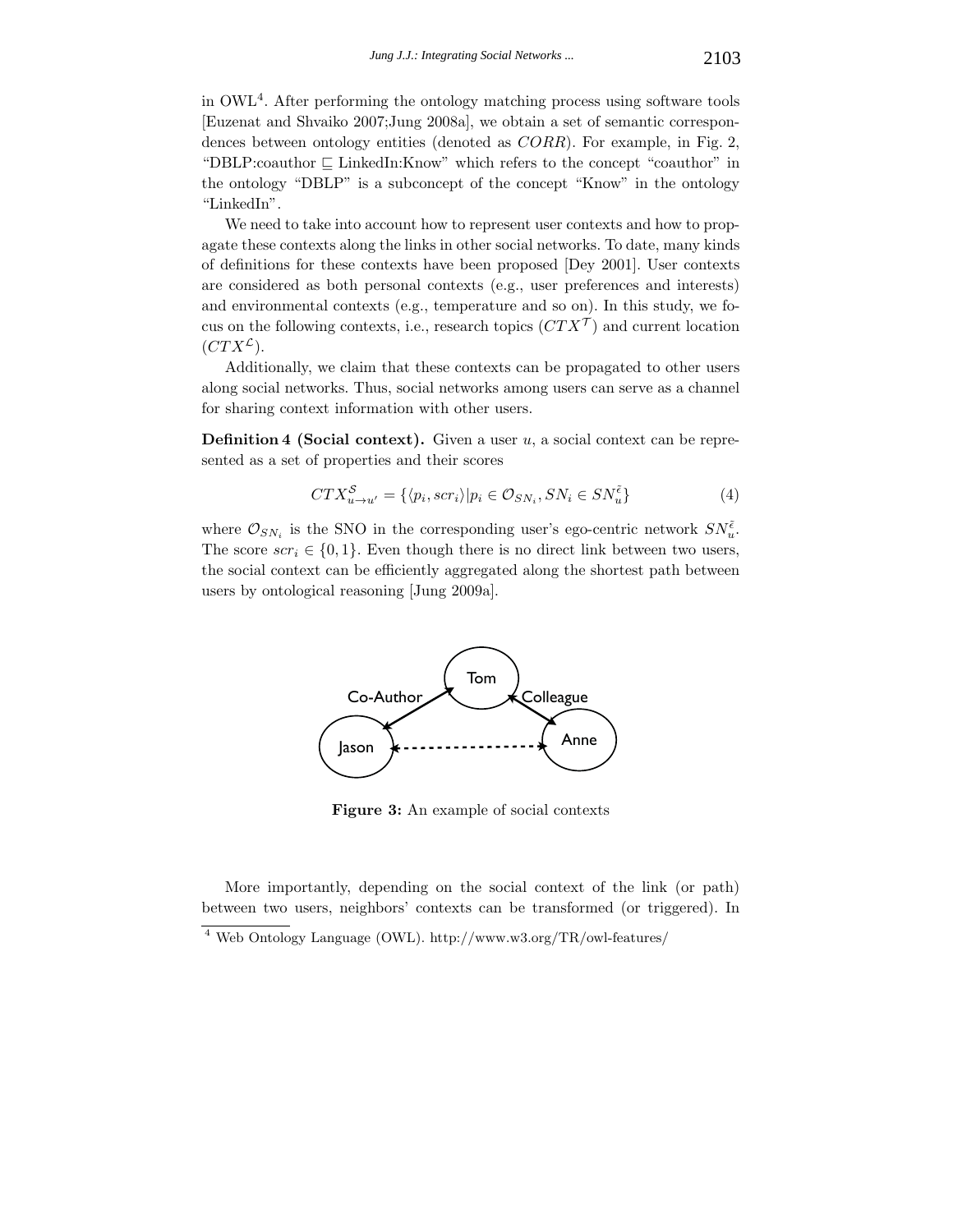practice, the score is set to 1 if the social context is positive. We are considering only positive social contexts. For example, in Fig. 3, given two social contexts represented as

$$
CTX_{\text{Jason}\to\text{Tom}}^{\mathcal{S}} = \langle \text{Co-Author}, 1 \rangle \text{ and}
$$
  

$$
CTX_{\text{Tom}\to\text{Anne}}^{\mathcal{S}} = \langle \text{Colleague}, 1 \rangle,
$$

we can find an additional social context as follows;

$$
CTX_{\text{Jason}\to\text{Anne}}^{\mathcal{S}} = \langle \text{Colleague}, 1 \rangle \tag{5}
$$

where  $Co-Author \sqsubset Colleague.$ 

We present two main measurements to determine whether (and to what extent) a social context is positive in order to establish the influence between users.

- **–** Social (geodesic) distance (denoted as D): This distance can be easily computed by measuring the length of the shortest path between two users. A larger social distance indicates less influence.
- **–** Similarity between social contexts (denoted as S): The similarity between social contexts can be measured by taking into account the matching patterns between the SNOs. The implication is that the influence between two users in different social networks will be higher if their SNOs are more similar. By extending David and Euzenat [David and Euzenat 2008], we obtain

$$
\mathbb{S}(u_i, u_j) = \frac{CORR(\mathcal{O}_{SN_i}, \mathcal{O}_{SN_j})}{\max(|\mathcal{O}_{SN_i}|, |\mathcal{O}_{SN_j}|)}
$$
(6)

where  $\mathcal{O}_{SN_i}$  and  $\mathcal{O}_{SN_j}$  are the SNOs by the two users, respectively. Also,  $|\mathcal{O}|$  means the set of the ontology (i.e., the total number of only concepts and properties). The range of the similarity is [0*,* 1].

These two heuristic factors (i.e.,  $\mathbb{D}$  and  $\mathbb{S}$ ) are applied to integrate the social contexts retrieved from the social networks.

**Definition 5 (Fused context).** A fused context of a user *u* can be obtained by using two heuristics D and S. There are three different formulations, as follows;

$$
FCTX_u = \sum_{u',u'' \in SN_u^{\tilde{c}}} \mathbb{F}(CTX_{u'}, CTX_{u \to u''}^{\mathcal{S}})
$$
(7)

$$
= \sum_{u',u'' \in SN_u^{\tilde{\epsilon}}} \mathbb{F}\left( CTX_{u'}, \frac{CTX_{u \to u''}^{\mathcal{S}}}{\mathbb{D}(u, u'')}\right) \tag{8}
$$

$$
= \sum_{u',u'' \in SN_u^{\tilde{c}}} \mathbb{F}(CTX_{u'}, CTX_{u \to u''}^{\mathcal{S}} \times \mathbb{S}(u, u'')) \tag{9}
$$

where  $u'$  and  $u''$  are the users linked to  $u$  directly and indirectly, respectively. The function  $F$  means a simple set union operator.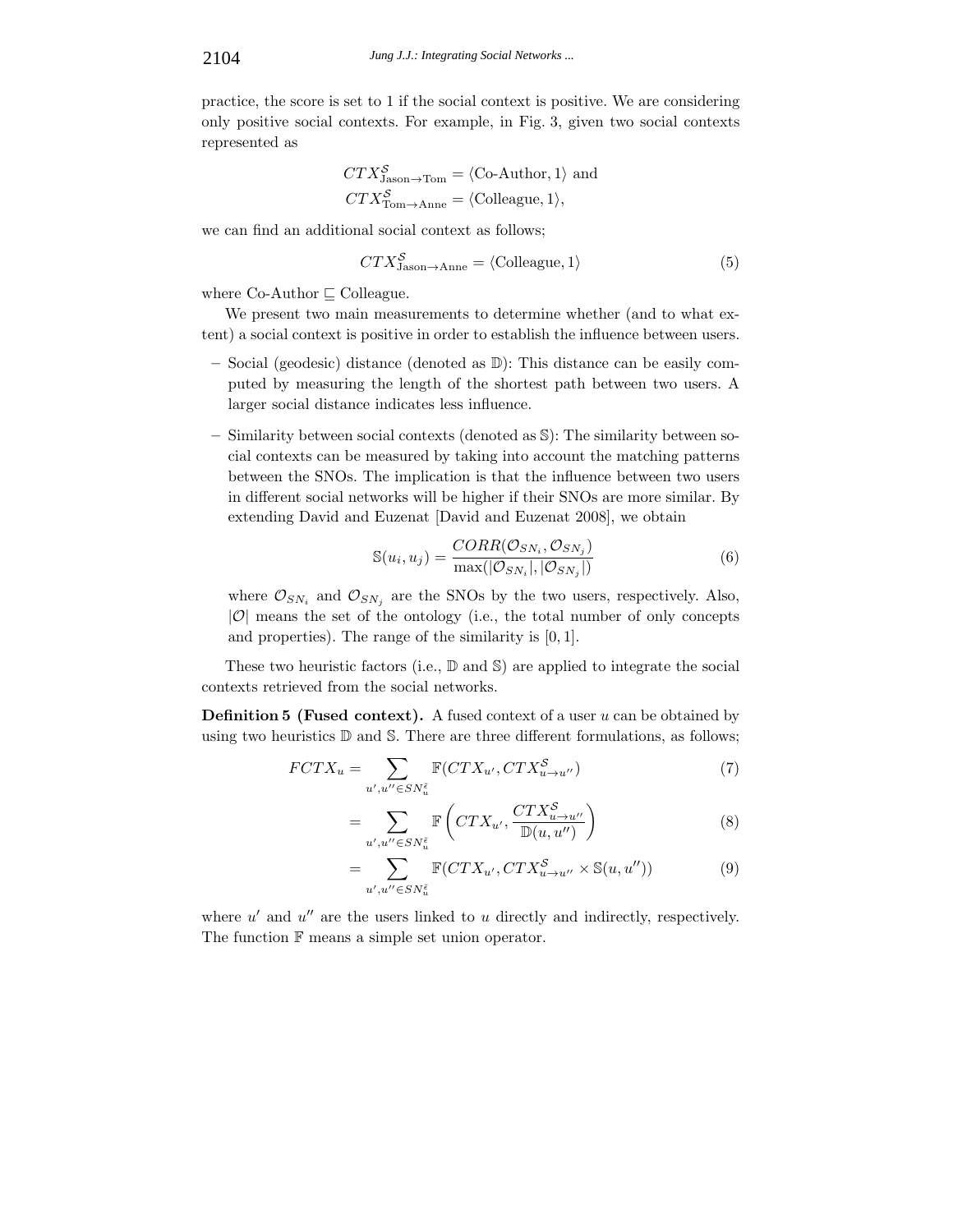As mentioned in [Hofreiter et al. 2005;Bessai et al. 2008;Jung et al. 2009], there are a number of possible fusion functions, depending on the business policies and strategies. We discuss a simple rule-based fusion method in the next section with a case study.

### **3 Mobile services by social contexts: a case study**

The fused context has been obtained by mobilizing social networks. We must then discuss how to exploit the context information for providing efficient services. In this section, we focus on applying the fused contexts to a mobile recommendation service with a case study.

Assume that an academic conference has several sessions in parallel. Various types of mobile services can be useful to the conference participants. We note the following potential scenarios.

**Scenario 1 (Personalized scheduling.)** *When conference participants have registered, they receive full information about the conference. However, because such information is not personalized, they must decide whether each presentation (or session) is relevant to their own research topics. The fused context of each participant is comprised of their previous and recent publications and research projects. Moreover, their scholar (or coauthor) networks can be applied to enhance the fusion process, and then, the fused context can be exploited to make a comparison with a set of keywords from the papers.*

**Scenario 2 (Location-based service.)** *This conference is also an important chance for social interaction between the scientists. However, it is difficult to find and meet a specific person during the sessions and social events. A fused context can include current location information by RFID tags or smart cards as well as coauthor networks, similar to the previous scenario. Thus, the participants can be efficiently informed of the location of the person they are seeking.*

**Scenario 3 (Social network management.)** *Even though participants have active social interactions with others in the conference, it is difficult to remember all of them without exchanging business cards. From the fused contexts, we can measure adjacency patterns among participants by using RFID tags or smart cards. The patterns are stored and merged into their own online social network systems, so that they can easily manage their social networks.*

## **4 Experimentation**

To evaluate the proposed system, we have implemented a smart conference system with RFID tags for all participants and RFID readers in all conference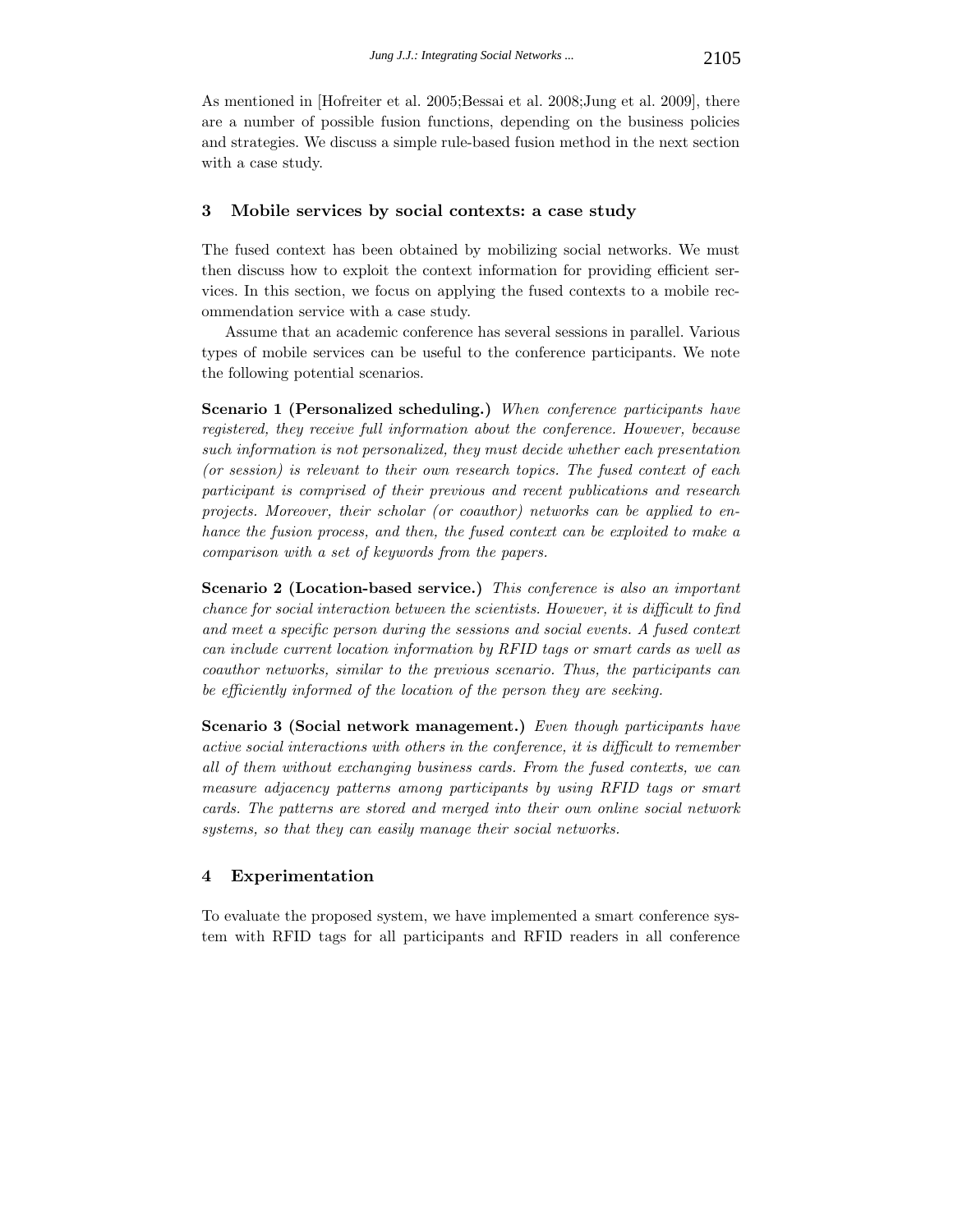rooms. The proposed system has been used in two Korean domestic conferences in 2009. The numbers of participants in these conferences were 104 and 85, respectively. During registration, all the participants were asked to input their affiliation, OpenI $D^5$ , email address, and all accounts of major social networking systems currently used by them. Social network datasets have been collected from online social networking systems as well as offline social network activities. All of the data sources are shown below.

- **–** Online social networks
	- 1. (SN1) FaceBook (http://www.facebook.com/)
	- 2.  $(N_2)$  Twitter (http://twitter.com/)
	- 3.  $(SN_3)$  Cyworld<sup>6</sup> (http://cyworld.com/)
	- 4. (SN4) DBLP (http://www.informatik.uni-trier.de/ ley/db/)
	- 5. (SN5) CiteSeer (http://citeseer.ist.psu.edu/)
	- 6.  $(N_6)$  Korean DBPIA (https://www.dbpia.com/)
- **–** Offline social networks
	- 1.  $(SN<sub>7</sub>)$  Affiliation
	- 2.  $(SN_8)$  Address

Through these user inputs, we have constructed the ego-centric social network of each participant. Especially, DBLP, CiteSeer and DBPIA ontologies have been automatically matched with each other by OLA<sup>7</sup>. In practice, the OpenID and email address information could easily be used to detect the redundant participants with multiple accounts.

**Table 1:** Performance of mobile recommendation at the first conference  $(\%)$ 

|                                                                               | with Eq. $7$ |       |       | with Eq. $9$ |       |       |
|-------------------------------------------------------------------------------|--------------|-------|-------|--------------|-------|-------|
| Parallel sessions Session 1 Session 2 Session 3 Session 1 Session 2 Session 3 |              |       |       |              |       |       |
| Morning                                                                       | 82.44        | 60.54 | 62.01 | 93.2         | 70.75 | 70.25 |
| Afternoon 1                                                                   | 56.17        | 46.26 | 68.66 | 83.5         | 79.8  | 69.4  |
| Afternoon 2                                                                   | 65.95        | 37.67 | 48.79 | 86.35        | 72.5  | 85.0  |

 $^5$ http://openid.net/  $^6$  CyWorld is one of the most popular social network systems in Korea.  $^7$ OWL-Lite Alignment [Euzenat 2004]. http://ola.gforge.inria.fr/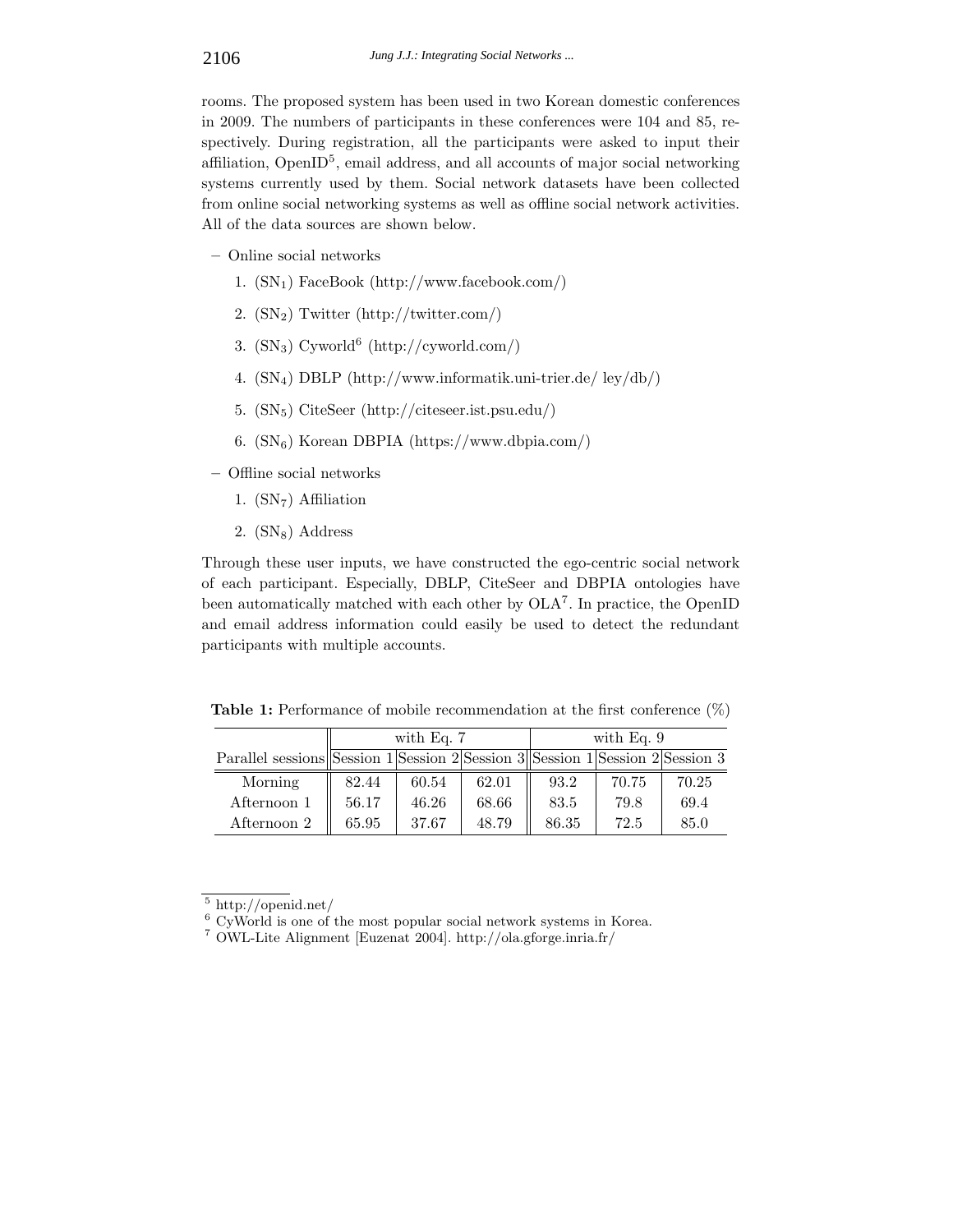| Parallel sessions Session 1 Session 2 Session 3 Session 4 |       |       |       |       |
|-----------------------------------------------------------|-------|-------|-------|-------|
| Morning                                                   | 68.95 | 85.3  | 91.2  | 85.5  |
| Afternoon 1                                               | 84.24 | 77.95 | 79.33 | 89.4  |
| Afternoon 2                                               | 84.3  | 89.25 | 84.5  | 85.25 |

Table 2: Performance of mobile recommendation at the second conference with Eq. 9  $(\%)$ 

During the conferences, the participants occasionally received text messages via their cell phones. We have focused on providing the following three mobile services to the participants and also evaluated them to establish the effectiveness of the services by measuring user satisfaction;

- **Recommendation of presentation schedule** We have used a simple string matching between all papers (i.e., only keywords) in the conference proceedings and the fused contexts (i.e.,  $CTX^{\mathcal{T}}$ ) from  $SN_4$ ,  $SN_5$ , and  $SN_6$  with Eq. 7 and Eq. 9. For evaluation, we have computed the ratio of participants who acted according to the recommendation provided from the proposed system. We could easily determine which sessions were attended by the participants by referring to the RFID log database. The two one-day conferences were organized into 3 and 4 parallel sessions, as shown in Table 1 and Table 2.
- **Recommendation of potential users** Because we wanted the participants to interact as much as possible, we sent the location of a particular participant to potential users during the coffee breaks and banquet. The contexts from  $SN_1$ ,  $SN_2$ ,  $SN_3$ ,  $SN_4$ ,  $SN_7$ , and  $SN_8$  have been fused by three different methods Eq. 7, Eq. 8 and Eq. 9. For evaluation, we asked the participants to reply via SMS if they encountered potential colleagues working on common research topics. The ratio of replies to recommendations has been measured at the conferences, as shown in Table 3. Furthermore, the time difference between the timestamps has been computed.

| Ea. 7                                                                | Eq. 8 | Eg. 9 |  |
|----------------------------------------------------------------------|-------|-------|--|
| Conference1 $ 59.3\%  = 51/86$ $ 80.8\%  = 42/52$ $ 85.1\%  = 40/47$ |       |       |  |
| Conference $2 60.3\%  = 41/68$   78.3\% (= 18/23)   85.3\% (= 29/34) |       |       |  |

**Table 3:** Ratio of replies about recommending potential colleagues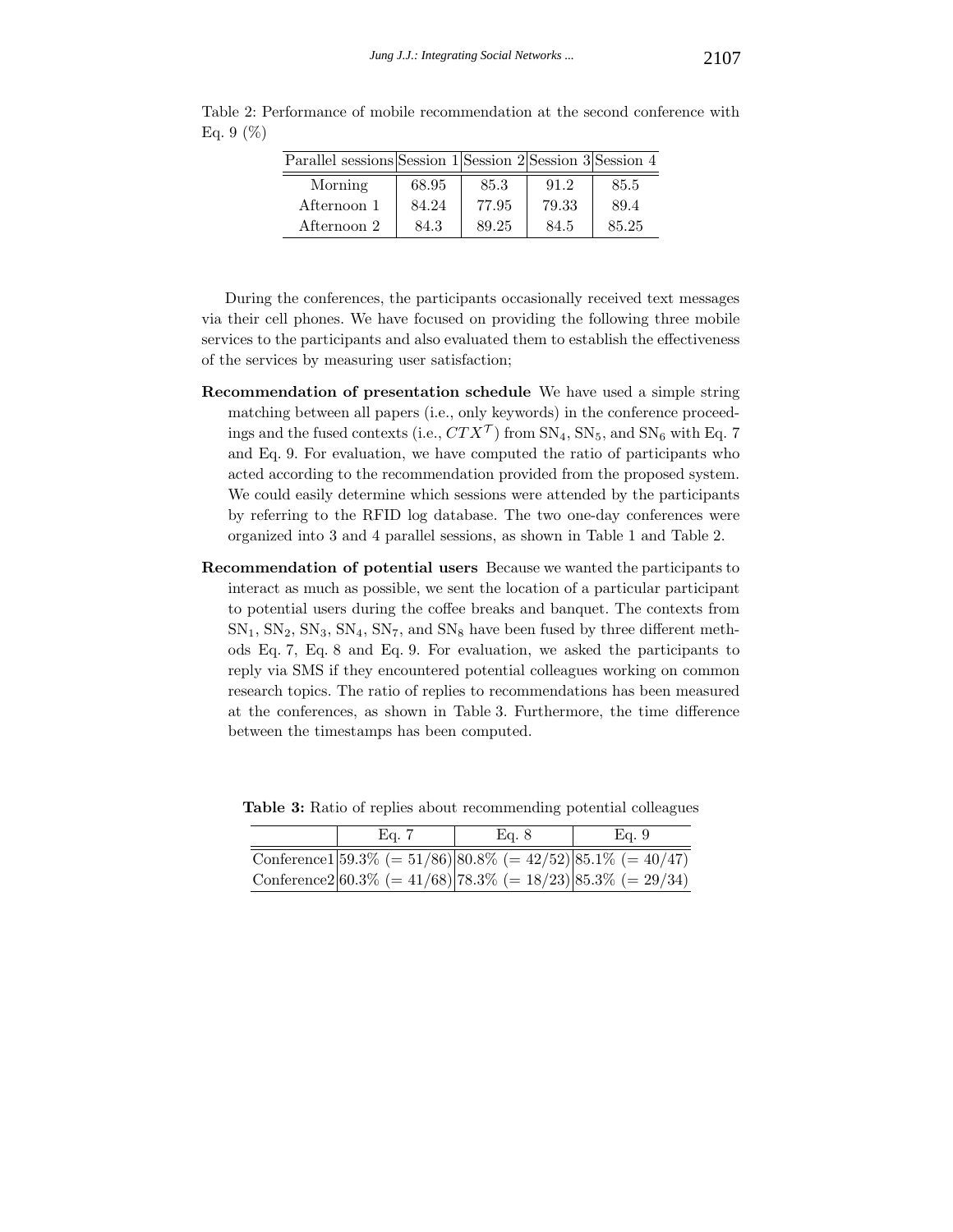#### **5 Discussion and related work**

We implemented two mobile services in academic conferences, and collected experimental results. The the first service recommending personalized schedules, we compared two groups of participants by using two different context fusion methods. We found that recommendations based on Eq. 9 outperform those based on Eq. 7 by 40.3%. Overall, the average performances of the recommendation services at those conferences were 78.97% and 83.76%, respectively. We infer that the social contexts extracted from the bibliographic social networks (i.e., DBLP, DBPIA, and CiteSeer) have been useful to compare contexts about research topics.

Secondly, in terms of recommending potential social colleagues, the similarity between social contexts (i.e., S in Eq. 9) has been the most useful information for context fusion. Also, such potential social links have enriched online ego-centric social networks to foster efficient social collaborations between potential users.

For the third issue, we discuss the privacy problem for online users. In this work, we have tried to collect all possible social networks from multiple sources both online and offline. Because such social network information is already open and is published on the sources, we have assumed that the network integration process does not invade user privacy. Moreover, the services provided by this system can be called *implicit* recommendation, because the system does not disturb users by asking whether the obtained results are correct or not.

There have been several studies related with this work. In [Cabri et al. 2003], social contexts between users have been applied to generate mobile recommendations. Sych contexts were simply assumed to be declared by all users. Extended reality mining schemes [Eagle and Pentland 2006;Jung et al. 2009] have been proposed to discover social contexts by analyzing user behaviors in mobile environments. Such recommendation services have been exploited in various domains. In the CSCW area, a context-based collaborative working environment has been configured in [Gross and Prinz 2004;Edwards 2005]. Also, a context-based collaborative learning system [Yang 2006] has been developed for the e-learning domain.

# **6 Conclusion**

This section presents our conclusions. In this paper, we have focused on context propagation to social networks. It means that the user activities are dependent on the contexts of their neighbors. The main contribution of this work is to exploit the correspondences between ontologies from multiple sources for context fusion in an ego-centric social network. Given heterogeneous contexts extracted from multiple social networks, we need a context fusion process which can find the hidden relationships between the contexts.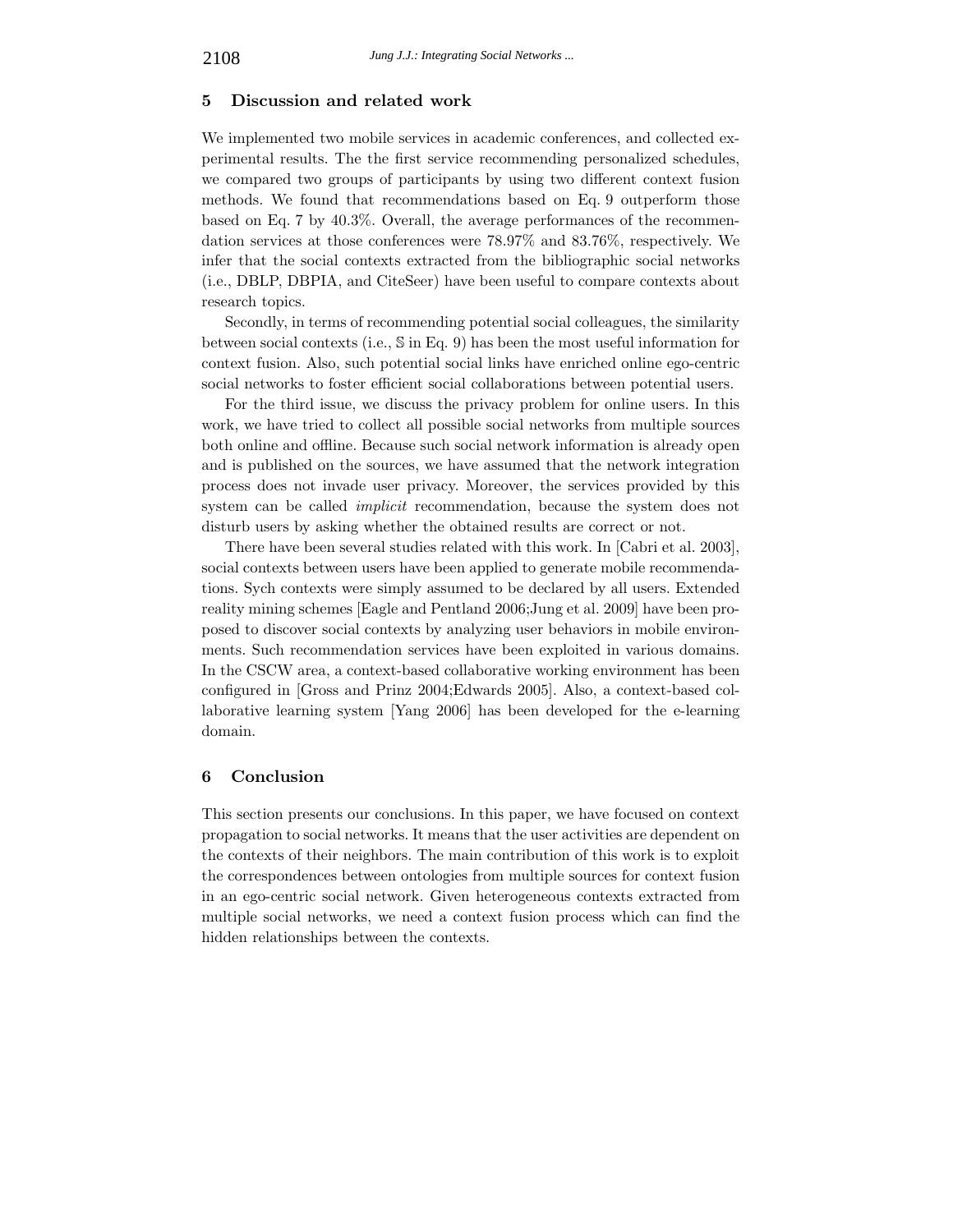From the experiments for both mobile services, we have found that the SNObased matching was an effective means to discover meaningful social relationships between the mobilized online social networks.

In future work, we are planning to deal with the following issues;

- **–** Detecting dynamic changes of user contexts. We have to consider that the user contexts can be changed over time. Thus, there should be an efficient facility to detect significant differences between contexts.
- **–** Uncertainty reasoning for social context fusion. The proposed heuristics (i.e., Eq. 7, Eq. 8, and Eq. 9) need to be improved by considering uncertainties in the social networks.
- **–** Scalability testing. A large-scale social network is an important challenge for context-based recommendation [Gangemi 2008]. We are planning to apply a query sampling method [Jung 2009b] to collect only contextually relevant users.
- **–** Trust and reputation management [Jung 2009d]. We have to consider trustworthy recommendation services. Sometimes, there are malicious users and activities on the social network, which can make the social contexts distorted and polluted.
- **–** Developing a social network among businesses [Jung 2009c]. Finally, it is also important to apply the social network integration method to business networks, as the relationships and dependencies between businesses are getting more complex.

# **Acknowledgement**

This work was supported by the National Research Foundation (NRF) grant funded by the Korean government (MEST) (No. 2009-0066751).

## **References**

- [Alani et al. 2009] Alani, H., Szomszor, M., Cattuto, C., can den Broeck, W., Correndo, G., and Barrat, A.: Live social semantics. In Bernstein et al. (eds), *Proceedings of the 8th International Semantic Web Conference (ISWC 2009), Chantilly, VA, USA, October 25-29*, volume 5823 of *Lecture Notes in Computer Science*, pages 698–714. Springer, 2009.
- [Bessai et al. 2008] Bessai, K., Claudepierre, B., Saidani, O., and Nurcan, S.: Contextaware business process evaluation and redesign. In Nurcan et al. (eds), *Proceedings of the 9th Workshop on Business Process Modeling, Development and Support in conjunction with the CAiSE'08 conference Montpellier, France, June 16-17*, 2008.
- [Cabri et al. 2003] Cabri, G., Leonardi, L., Mamei, M., and Zambonelli, F.: Locationdependent services for mobile users. *IEEE Transactions on Systems, Man, and Cybernetics - Part A: Systems and Humans*, 33(6):667–681, 2003.